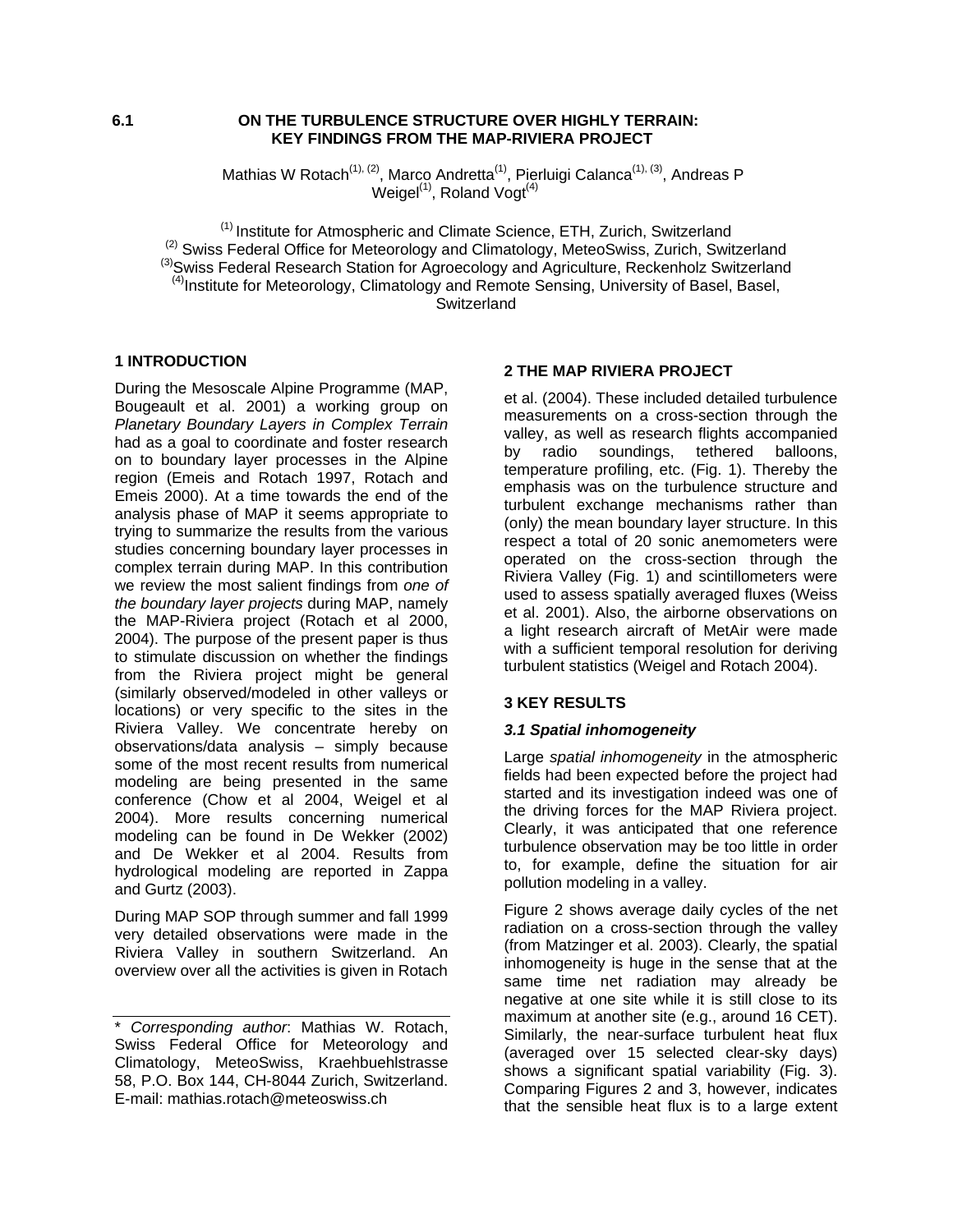driven by the net radiation, which in turn is strongly determined by i) the local slope and ii) by the local exposition (and to some extent by the local surface characteristics through the albedo; see Matzinger et al 2003).



Figure 1 Topography of the Riviera Valley and instrumentation at various sites.

Hence, spatial variability in the near-surface turbulence characteristics is large indeed, but connected to topographical features and may be modeled accordingly.

### *3.2 Breakup of inversion*

Even under clear-sky conditions in summer (thermal valley and slope wind development) only a shallow mixed layer develops in the morning, which usually ceases to grow (or even re-stabilizes) in the afternoon. Thus the bulk of the valley atmosphere shows a (near-) *stable stratification* above a shallow (if at all) mixedlayer (see Fig. 3 in Chow et al 2004, and Weigel et al 2004 for details). The layer of significant turbulence does usually *not correspond to this mixed layer* but rather to a layer of roughly half the valley depth (Weigel and Rotach 2004). Hence a profile of potential temperature may not

yield appropriate information concerning the dispersion characteristics in a deep valley. Weigel and Rotach (2004) and Weigel et al. (2004) suggest that it is mainly *vertical advection* of potentially warm air from aloft in connection with along-valley advection of potentially cooler air due to the up-valley winds that lead to the stably stratified (potential) temperature profile. They also find that in the case of the Riviera Valley its curvature (i.e., at the 'valley entrance' south of the actual Riviera Valley, see Fig. 1 in Weigel et al 2004) leads to a secondary cross-valley circulation, which indeed brings warm air from the free troposphere above the valley to the ground. To what extent vertical advection from only the 'classical' cross-valley symmetric slope wind circulation could be effective enough remains yet to be shown.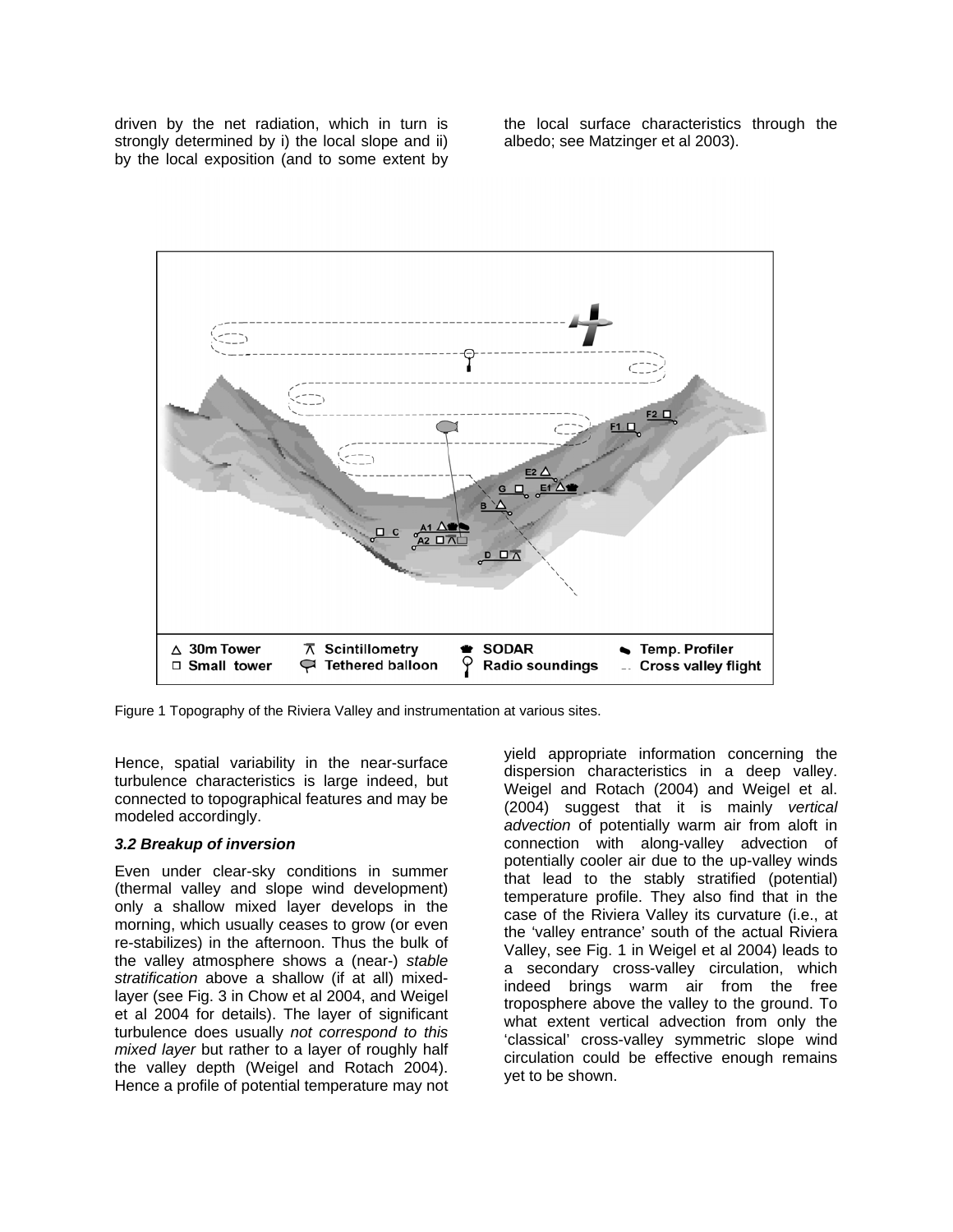

Figure 2 Average daily cycles of net radiation  $(Wm^{-2})$  for 15 clear-sky 'valley wind' days at various sites in the Riviera Valley: gray dashed line: site C; black dashed line: site A1; thin black line: site F1; long dashed line: site E1; black dotted line: site B; gray line: site E2, bold line: site F2 (adapted after Matzinger et al. 2003).



Figure 3 Same as Fig.2 but for near-surface sensible heat flux. Gray dashed line: site C; black dashed line: site A1; gray dotted line: site D; black dotted line: site B; gray line: E2; bold line: site F2.

### *3.3 Interaction of slope and valley winds*

Both observations and high-resolution numerical simulations show that the valley winds do not – as it is portrayed in the classical picture of Defant – completely 'fill the valley' in the afternoon. Rather, slope winds occur in a

shallow layer close to the surface and there is transition towards dominating valley wind direction with increasing height. This interaction between slope and valley winds leads to the occurrence of *directional shear* in addition to and at least equal in magnitude as the frictional shear (Fig. 4). This behavior is found regardless of the post-processing approach (Andretta et al. 2002) and is observed at all slope sites and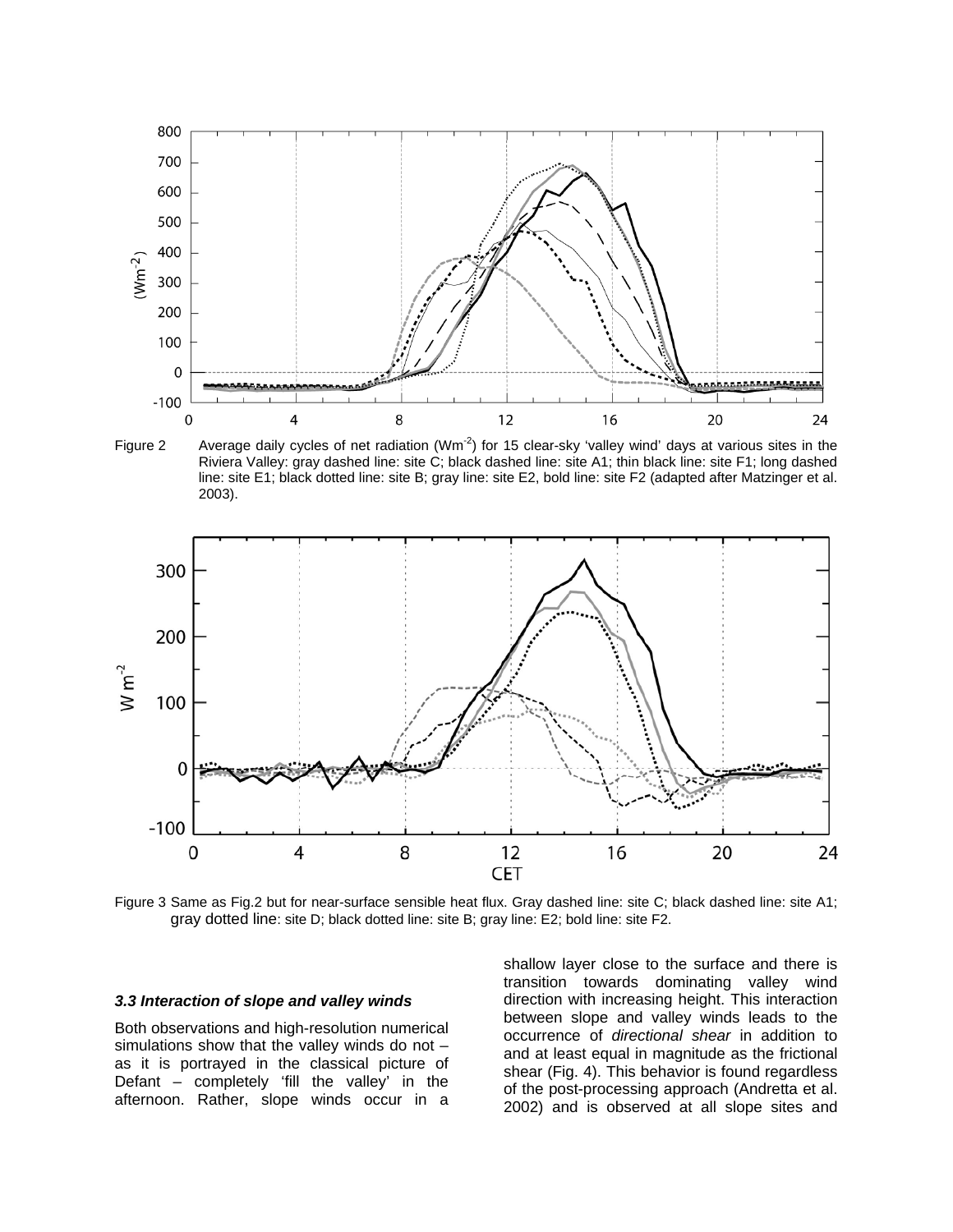ranges even into the forest canopy (Van Gorsel et al 2003). Numerical models, in which traditionally the momentum flux is diagnosed from friction alone, seem therefore to be prone to underestimating the total momentum exchange and hence also turbulent exchange of scalars.



Figure 4 Profiles of longitudinal <u'w'> and lateral <v'w'> vertical momentum transport (both [m<sup>2</sup>s<sup>-2</sup>]) at various heights at site B. Data from 15 clear-sky days. Average (bold line) and standard deviation (two thin lines). Subscript 'DR' refers to double rotation in the analysis of the turbulence data.

### *3.4 Scaling in the valley atmosphere*

Even if the mean thermodynamic state of the valley atmosphere does not call for convective scaling (see section 3.2), so do the surface heat fluxes (Fig. 3) during clear-sky conditions. The airborne data from all available clear-sky days were therefore analyzed in terms of turbulent kinetic energy (TKE) and scaled using different velocity scales (Weigel and Rotach 2004). Airborne turbulence data were analyzed from along-valley flight legs of roughly 10 km length. Here, only flight legs from the center of the valley are presented.

In Fig. 5, the airborne TKE data are scaled using a convective velocity scale:

$$
W^* = \left(W'\overline{\theta'}_0 Z_j g/\overline{\theta}\right)^{1/3},\tag{1}
$$

where  $\overline{w' \theta'}_o$  is the surface turbulent heat flux and  $g/\bar{\theta}$  the buoyancy parameter. Due to the apparent lack of a mixed layer signal in the temperature profiles (section 3.2) the mixed layer height *zi* was determined using a TKE threshold criterion (Weigel and Rotach 2004). As an apparent first choice, the surface turbulent heat flux from the site just beneath the flight legs was chosen (Fig. 5a). Although there is some overall decrease of scaled TKE with height, the data do by no means support the chosen scaling approach. However, and astonishingly, the situation changes drastically if the TKE data from the middle of the valley are scaled using surface data from the sunlit slope (white dots in the lower panels of Fig. 5). Similar results were also obtained for the TKE data from the other flown 'planes' (i.e., close to the western and eastern slopes respectively). It appears therefore that the energetically most active surface within the valley rather than the 'surface point beneath the profile' drives the turbulence structure within the entire valley (Weigel and Rotach 2004).

If instead of a convective velocity scale a friction velocity was used, the results were similar (not shown) thus emphasizing the importance of mechanical turbulence through the thermally driven valley wind regime - even under clearly convective conditions with weak synoptic forcing. Also, the scaling approach proved successful for other turbulence statistics such as momentum transport (Weigel and Rotach 2004).

### **4 CONCLUSIONS**

The results as presented here from the MAP-Riviera project cast some light on the atmospheric structure of a narrow alpine valley. They are to some extent at odds with earlier findings, which predominantly stem from much larger valleys (see Whiteman 2000 for an excellent overview). The key findings so far may be summarized as follows:

- There is a significant *spatial inhomogeneity* in surface turbulence characteristics throughout the valley, which is to a large extent determined through topographical features (local slope and surface exposition).
- □ Even on clear-sky days in summer in the southern Alps only a shallow mixed layer develops (if at all) and the remainder of the valley atmosphere exhibits a *stable*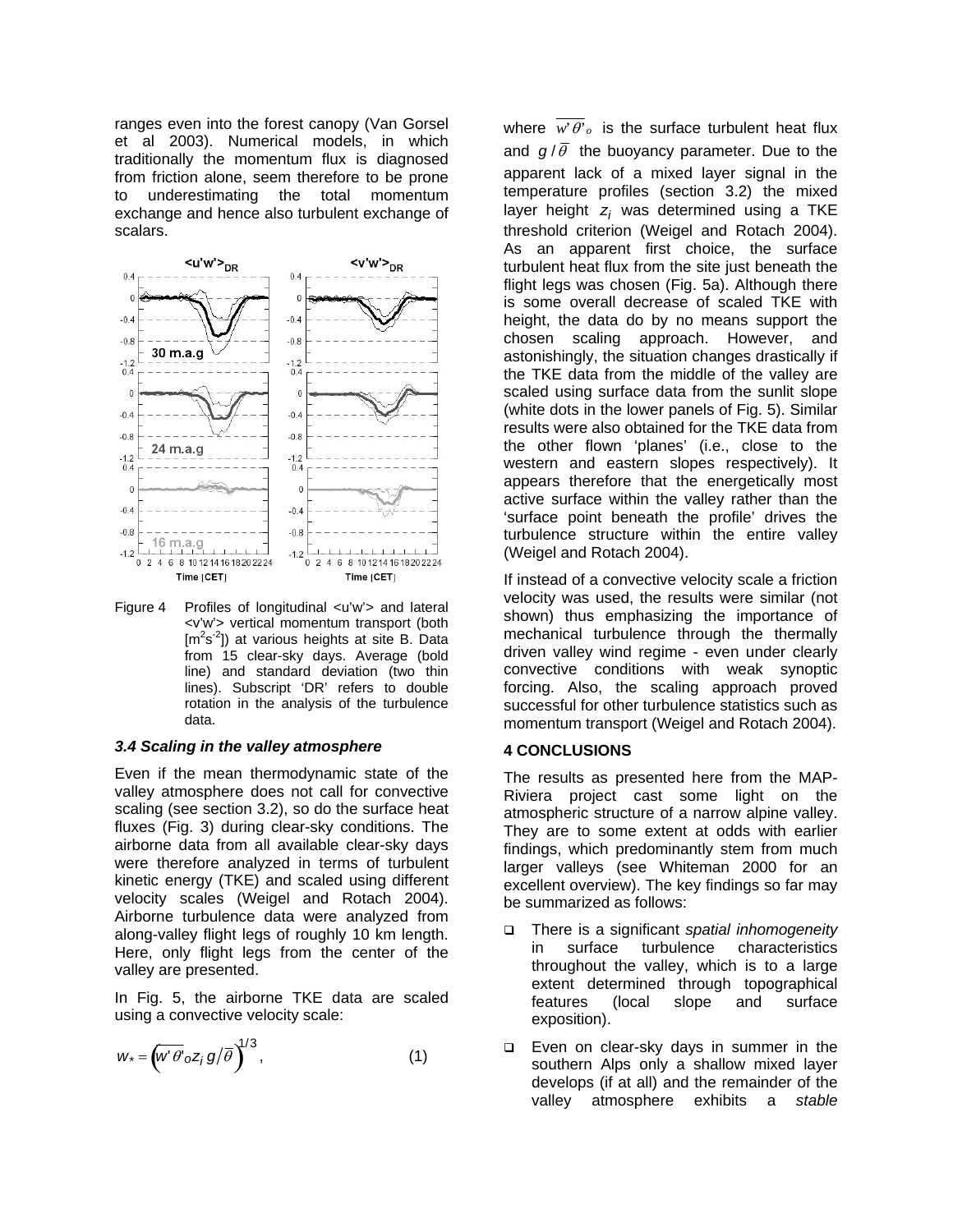*stratification*. This stabilization of the valley atmosphere is found to be due to the combined effect of vertical advection of potentially warm air from aloft and cool air advection due to the up-valley winds. In the case of the Riviera Valley it is found that the *curvature* of the valley largely contributes to this vertical advection through a secondary cross-valley circulation.

- $\Box$  Under clear-sky conditions there is strong interaction between slope winds and valley winds resulting in important contributions to turbulent vertical transport of momentum from *directional shear*. This vertical transport of lateral momentum component contributes significantly to the local friction velocity for scaling.
- Despite a predominantly stable stratification on clear-sky days, profiles of turbulence statistics in the valley atmosphere can be scaled using a convective velocity. However, the employed surface heat flux must stem from the energetically most active (i.e., the sunlit) slope surface rather than from directly beneath the profile.
- □ Last but not least it must be emphasized that results from high-resolution numerical simulations are very encouraging (De Wekker et al 2004, Chow et al 2004, Weigel et al 2004). The major features of the flow and turbulence structure in the valley atmosphere can be reproduced.



Figure 5 Scaled profiles of turbulent kinetic energy from four days during the MAP-Riviera project. Each symbol corresponds to the data from an *along-valley* flight leg at the respective height in the middle plane of the valley (see lower panels). Data from morning and afternoon flights. The white dots in the lower panels indicate for each panel (a to c), where the surface turbulence information stems from in order to determine the scaling velocity.